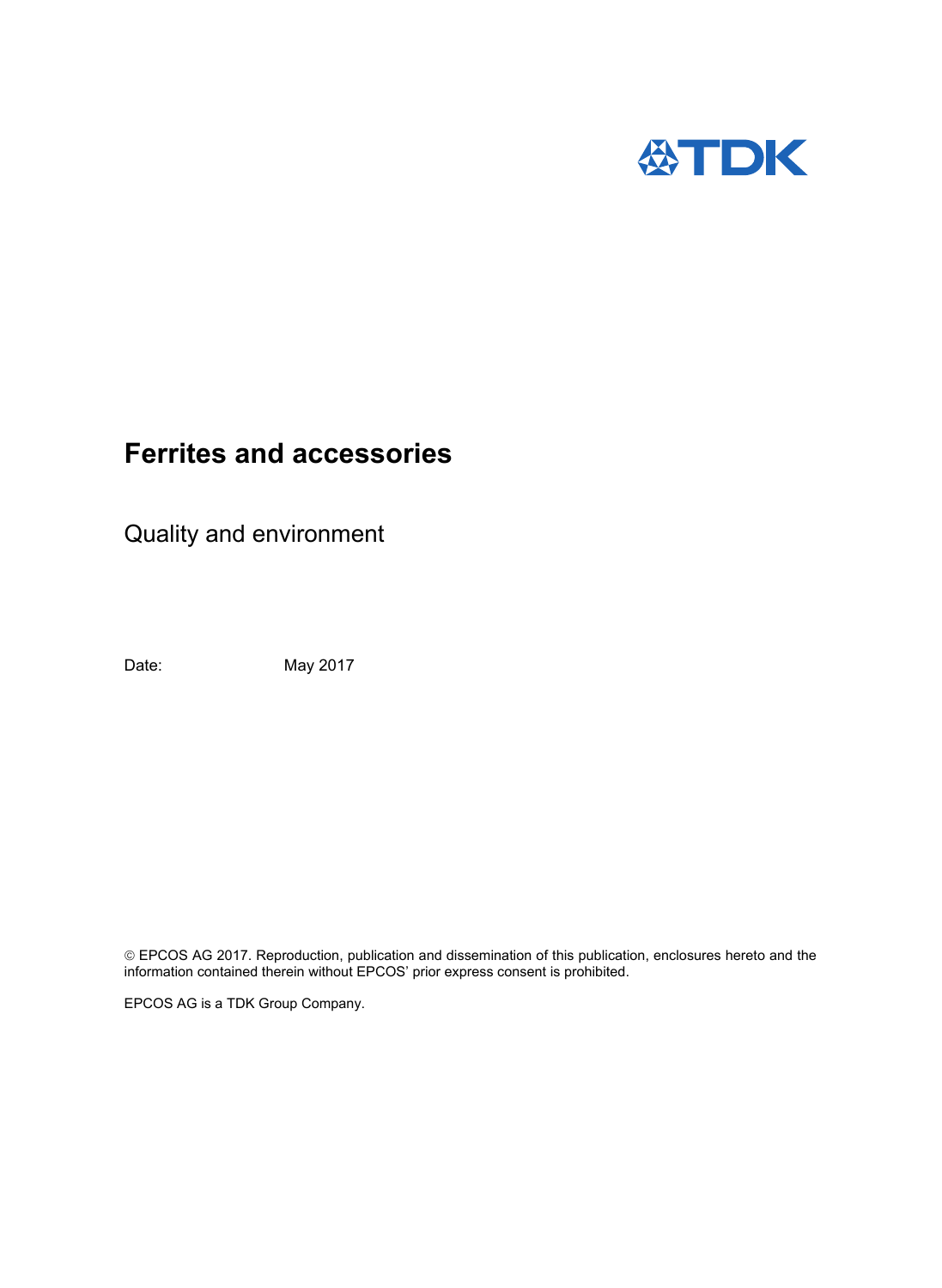

#### **Corporate goals**

Our aim is to play a leading role among the world's most competitive companies in the sector of electronic components. This aim is shared by the EPCOS quality and environment management system:

## **1 EPCOS quality system**

## **1.1 Extract from EPCOS quality policy**

- The quality of our products and services represents a key constituent of our corporate strategy, whose principal aim is customer satisfaction.
- Our quality management system is continuously oriented to the international standards that stipulate the highest requirements.

## **1.2 Quality management system**

The quality management system to ISO/TS 16949 is applied throughout the company and is used to implement the EPCOS quality policy. The implications include:

- $-$  As a rule, product and process developments follow the rules of APQP<sup>1)</sup>,
- Quality tools such as  $FMEA<sup>2</sup>$ , DoE<sup>3</sup>) and SPC<sup>4</sup>) minimize risks and ensure continuous improvements in conjunction with regular internal audits and QM reviews.

## **1.3 Certification**

The EPCOS quality management system forms the basis for the certification to ISO 9001 and ISO/TS 16949 that includes all EPCOS plants and sales organizations. The company certificates are posted on the EPCOS Internet (www.epcos.com/quality).

#### **1.4 Production sequence and quality assurance**

The business units implement the corporate specifications for quality management in procedural and work instructions referred to products and processes.

<sup>1)</sup> APQP = Advanced Product Quality Planning

 $2)$  DoE = Design of Experiments

<sup>3)</sup> FMEA = Failure Modes and Effects Analysis

<sup>4)</sup> SPC = Statistical Process Control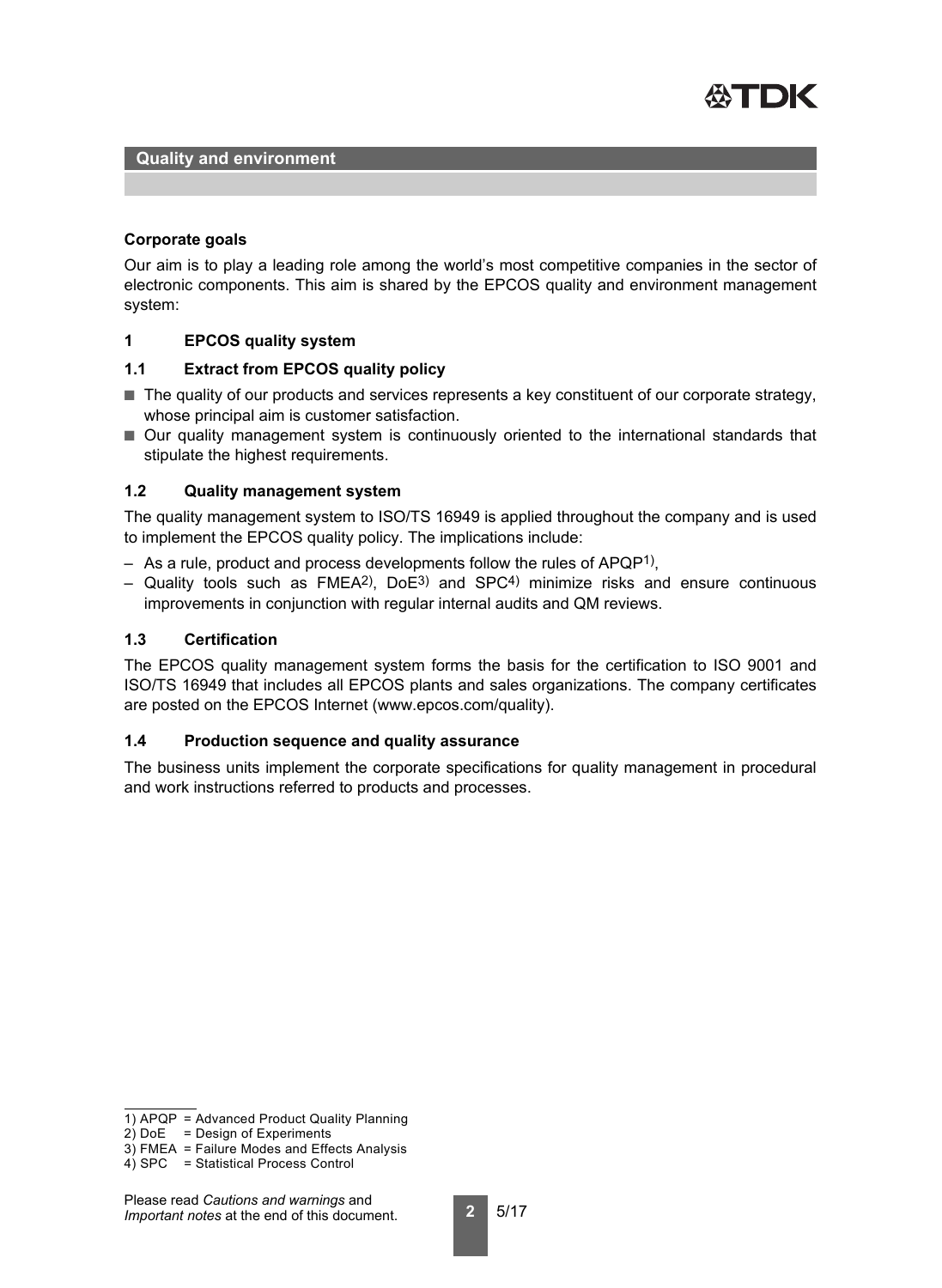

## **Production sequence and quality assurance during ferrite manufacture (schematic)**

The following example shows quality assurance applied to the production sequence of ferrites.

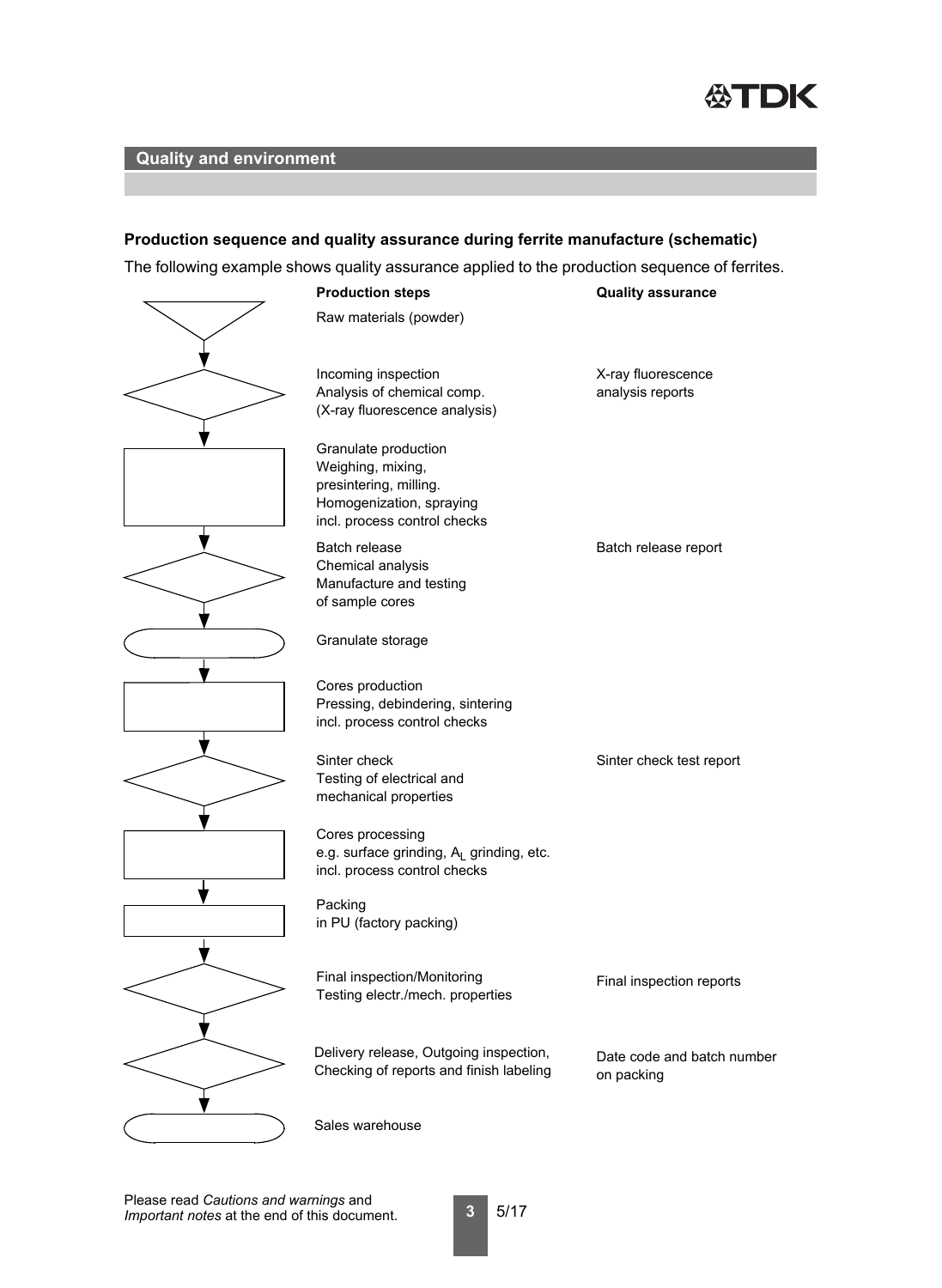

## **1.5 Delivery quality**

"Delivery quality" means compliance with the agreed data at the time of delivery.

## **1.6 Failure criteria**

A component is defective if one of its features does not correspond to the specification of the data sheet or an agreed delivery specification.

## **1.7 Incoming goods inspection at the customer**

For the incoming inspection, we recommend the use of a random sampling plan to DIN ISO 2859 Part 1 (contents compliant with MIL STD 105 D or IEC 60410).

The test methods used and the AQL must be agreed between the customer and supplier.

#### **1.8 Final inspection/approval for shipment**

Final inspection verifies the major properties of the end products batch by batch, usually by means of fully automated selection tests.

Approval for shipment helps certify that products shipped comply with specifications. It includes:

- $\blacksquare$  testing of principal parameters,
- identification check and visual assessment,
- examination of papers accompanying the batch.

## **1.9 Reliability**

A variety of endurance tests and environmental tests are conducted to assure the product reliability. These tests are derived from the extremes of expected application conditions, with test conditions intensified to obtain authoritative results within a reasonable period.

The reliability testing programs of EPCOS are based on the test plans of international standards and customer requirements.

EPCOS performs reliability tests to qualify new component families and for periodic requalification.

#### **1.10 Traceability**

By recording the lot or batch numbers on the documentation accompanying the process, complete traceability is maintained in the production sequence.

After delivery, traceability to the internal release inspections ("quality control gates") is ensured by the batch number which is printed on the label.

## **1.11 Electrical properties**

The measuring conditions can be found in the chapter "General – Definitions". The product data and relevant tolerance limits are defined in the respective data sheets. The material data given in the chapter "SIFERRIT materials" are to be understood as typical values.

Measuring conditions deviations from the data book require an agreement between the customer and the EPCOS.

#### **1.12 Dimensions**

The dimensional drawings in the individual data sheets are definitive for the dimensions.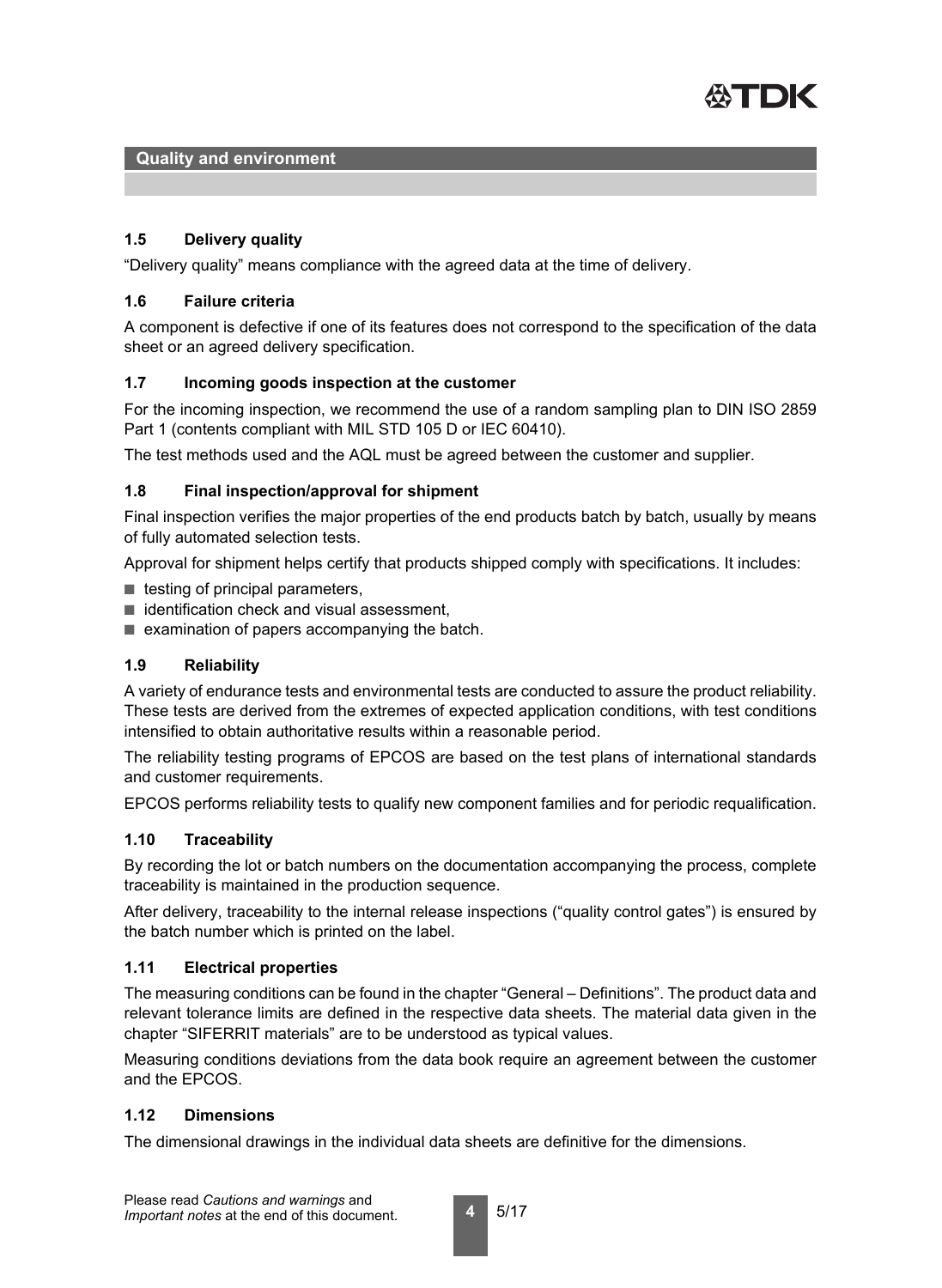

## **1.13 Finish**

Assessment of the finish of ferrite cores is performed in accordance with EPCOS finish specifications. These are based on IEC 60424. Detailed drawings, which are available on request, specify the maximum permissible limit values for damage which can never be totally excluded with ceramic components. Assessment of the solderability of terminal pins for coil formers and clamps is carried out for PTH types to IEC 60068-2-20, test Ta, method 1 (aging 3) and for SMD types to IEC 60068-2-58.

## **1.14 AQL values**

Within the framework of our quality goals, we are gradually tightening the AQL values which are intended for use in the customer's incoming goods inspection, currently the value AQL 0.25 is applicable, if not otherwise specified.

## **1.15 Barcode label**

The packing of all EPCOS components bears a barcode label stating the type, production ID (1P), production order number (9K), data code (D), batch number (T), and quantity (Q). This enables a component to be traced back through the production process, together with its batch and test report.

Example for core label



Example for accessories label

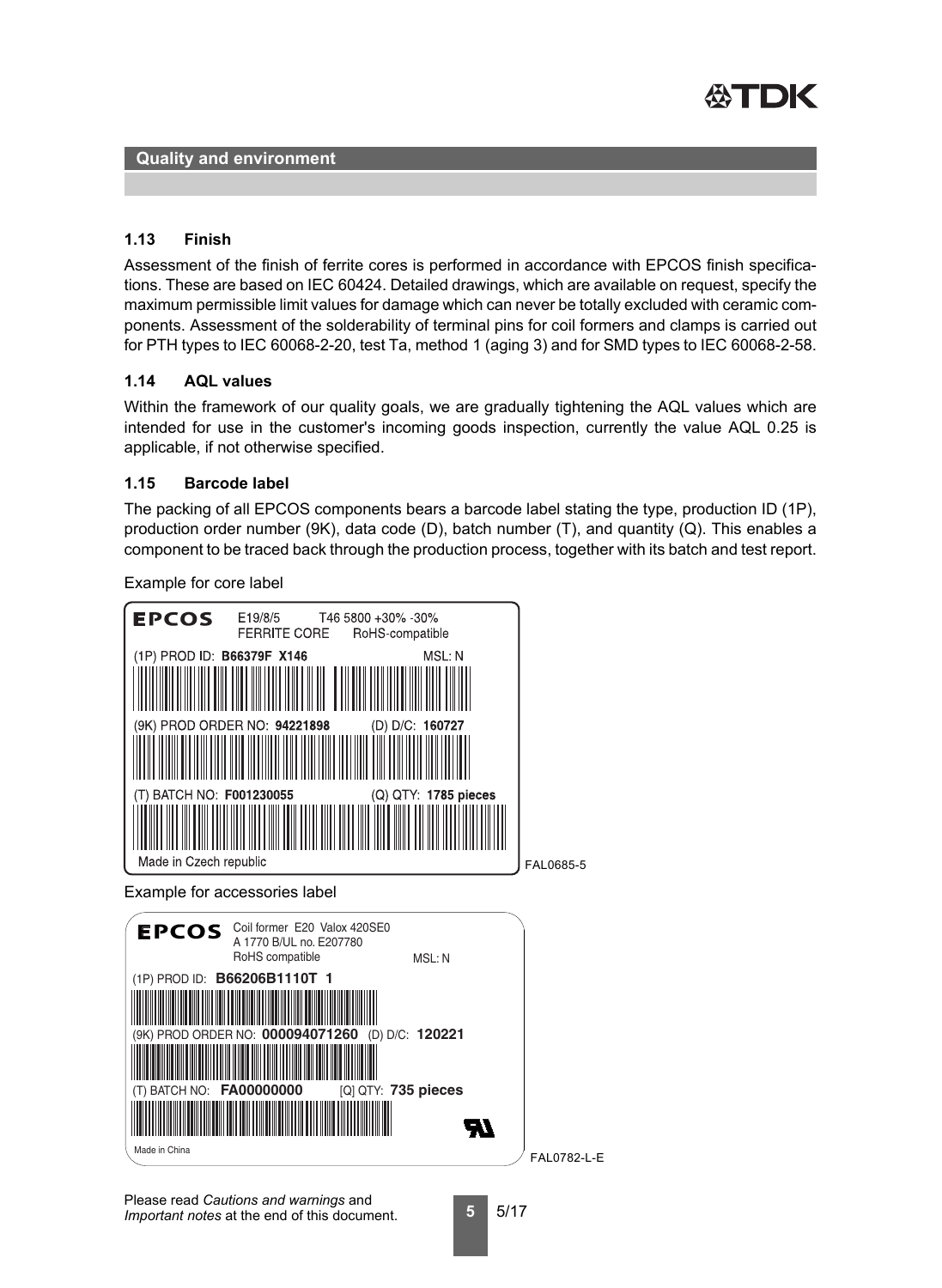

#### **1.16 Conditions of use**

EPCOS products may only be used in line with the technical specifications and installation instructions and must comply with the state of the art. Non-observance of limits, operating conditions or handling guidelines can lead to disturbances in the circuit and other undesirable consequences such as a higher failure rate.

Please note the "Important notes".

Should you have any application-referred questions, please contact our experts, who will be pleased to advise you.

#### **1.17 Storage conditions**

For all components the following storage conditions apply:

- storage takes place in original packages in non aggressive atmosphere,
- **■** storage temperature should not be less than  $-25$  °C ( $-13$  °F) and not exceed +40 °C (+104 °F),
- relative humidity should be ≤75% as an annual average and ≤ 95% on max. 30 days per annum, condensation is not allowed.

#### **1.18 Shelf life**

Shelf life of electronic components is limited by material characteristics or decreasing solderability of the terminations.

The default shelf life of following electronic components:

- Ferrites cores: 5 years
- $\blacksquare$  Ferrite accessories solderable parts: 6 months
- $\blacksquare$  Ferrite accessories FPC foils (self-adhesive): 6 months
- $\blacksquare$  Ferrite accessories other parts: 2 years

Internal quality check is performed in terms of above mentioned periods The items which become out of shelf life are checked by the quality control procedures and if quality parameters fit the required values, then the shelf life can be prolonged accordingly.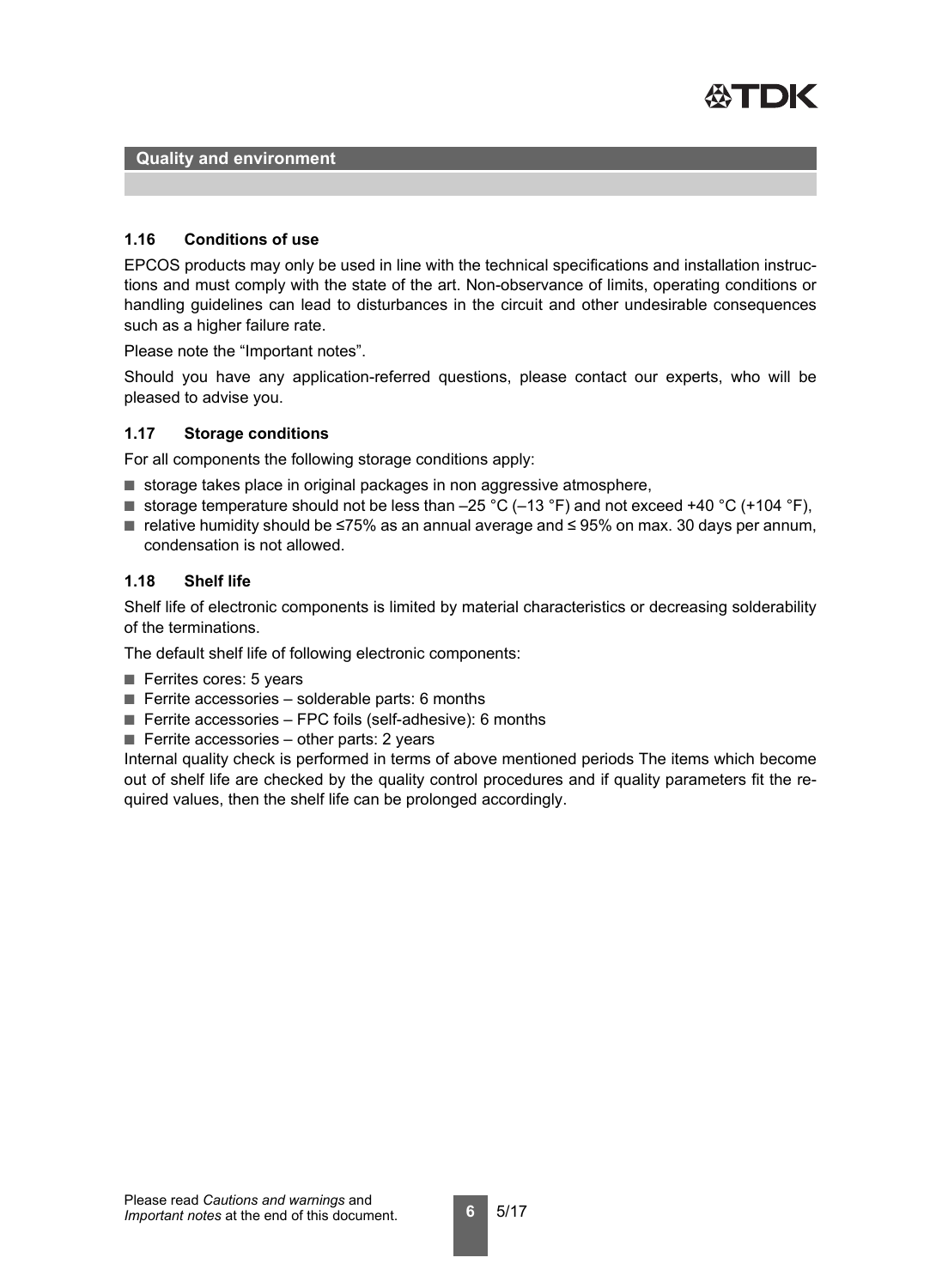

#### **1.19 Customer complaints**

If a fault occurs in a product despite careful manufacture and testing, please contact your local sales organization. They will register your complaint as an RMA<sup>1)</sup> process and forward it to the relevant technical departments for rapid handling.

EPCOS treats technical complaints according to the 8D methodology; i.e. with the use of interdisciplinary teams who aim to implement rapid countermeasures and sustained corrections and answer all complaints with an 8D report (8D = 8 disciplines).

In order to be able to deal quickly and smoothly with complaints, the following data are helpful:

- Number of components subject to complaint or returned
- Fault description
- How and when was the fault detected?
- Logistics data (date code, delivery note no.)
- Operating conditions
- Operating duration up to occurrence of the fault
- Measurement parameters in the case of divergent technical data

In the event of transport damage, we would ask you to describe this in more detail and if required to mark it so that it can be distinguished from any further damage sustained during the return shipment. The original package should also be checked and any damage to be described. In order to avoid further damage, the original packaging should also be used for the return shipment.

<sup>1)</sup> RMA = Return of Material Authorization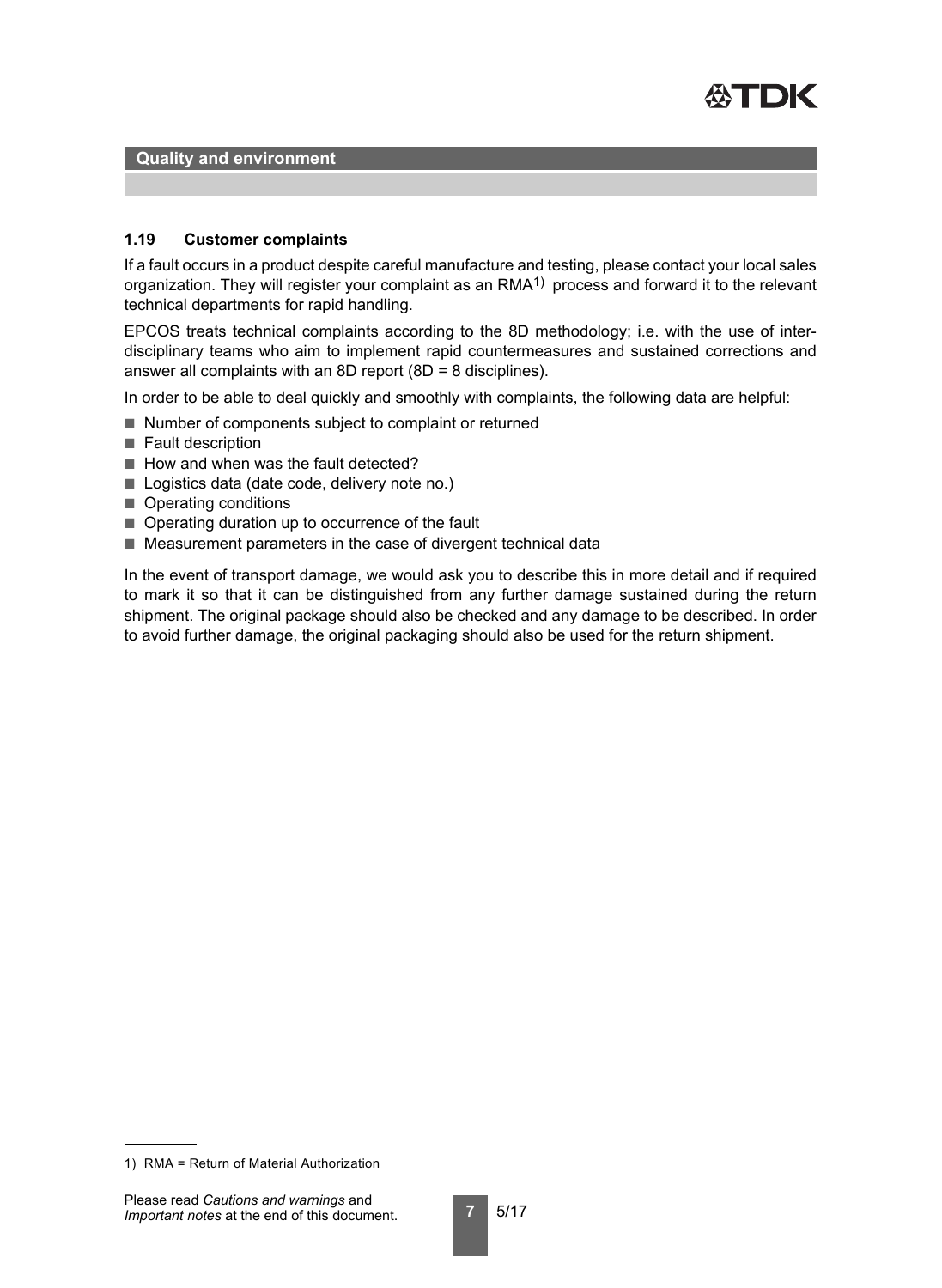

#### **2 Environmental management system**

#### **2.1 Environmental policy**

Our fundamental commitment to environmental protection is laid down in the EPCOS environmental policy:

- 1. We work continuously toward reducing the burden on the environment, toward minimizing associated risks and toward lowering the use of energy and resources, above and beyond the legal requirements.
- 2. We take appropriate precautions to avoid environmental hazards and to prevent damage to the environment.
- 3. Potential impact on the environment is assessed and incorporated in process and product planning at the earliest possible stage.
- 4. By applying environmental, energy and occupational safety management, we ensure that this policy is implemented effectively. The technical and organizational procedures required to do this are monitored regularly and constantly further developed.
- 5. Each employee is required to act in an environmentally conscious manner. It is the constant duty of management to increase and encourage awareness of responsibility for environment, energy consumption and occupational safety at all levels.
- 6. We work with our business partners to promote conformity with similar objectives. We supply our customers with information on ways to minimize any potentially adverse environmental impacts of our products.
- 7. We work in a spirit of cooperation with the relevant authorities.
- 8. We inform the public of the impact on the environment caused by the company and our activities related to the environment and occupational health and safety.
- 9. We consider ensuring a safe, healthy and comfortable work environment as first priority. To regard the rules of labor safety is the task of each employee. We comply with all applicable legal requirements and with all requirements that relate to OH&S hazards.
- 10. We take preventive measures to avoid work-related injury and ill health and strive for continual improvement of our OH&S management system and the OH&S performance.
- 11. We support purchase of energy efficient products, machines and services, which will improve our energy related performance.

#### **2.2 Environmental management system**

The EPCOS ISO 14001 based environmental management system is applied company wide for implementing the EPCOS environmental policy. It is posted on the EPCOS Intranet and is thus accessible to all employees.

#### **2.3 Certification**

The EPCOS Group operates an environmental management system that conforms to the requirements of ISO 14001 and is mandatory for all plants.

The company certificate is posted on the EPCOS internet: (www.epcos.com/environmental\_management).

## **2.4 RoHS**

The term "RoHS-compatible" shall mean the following: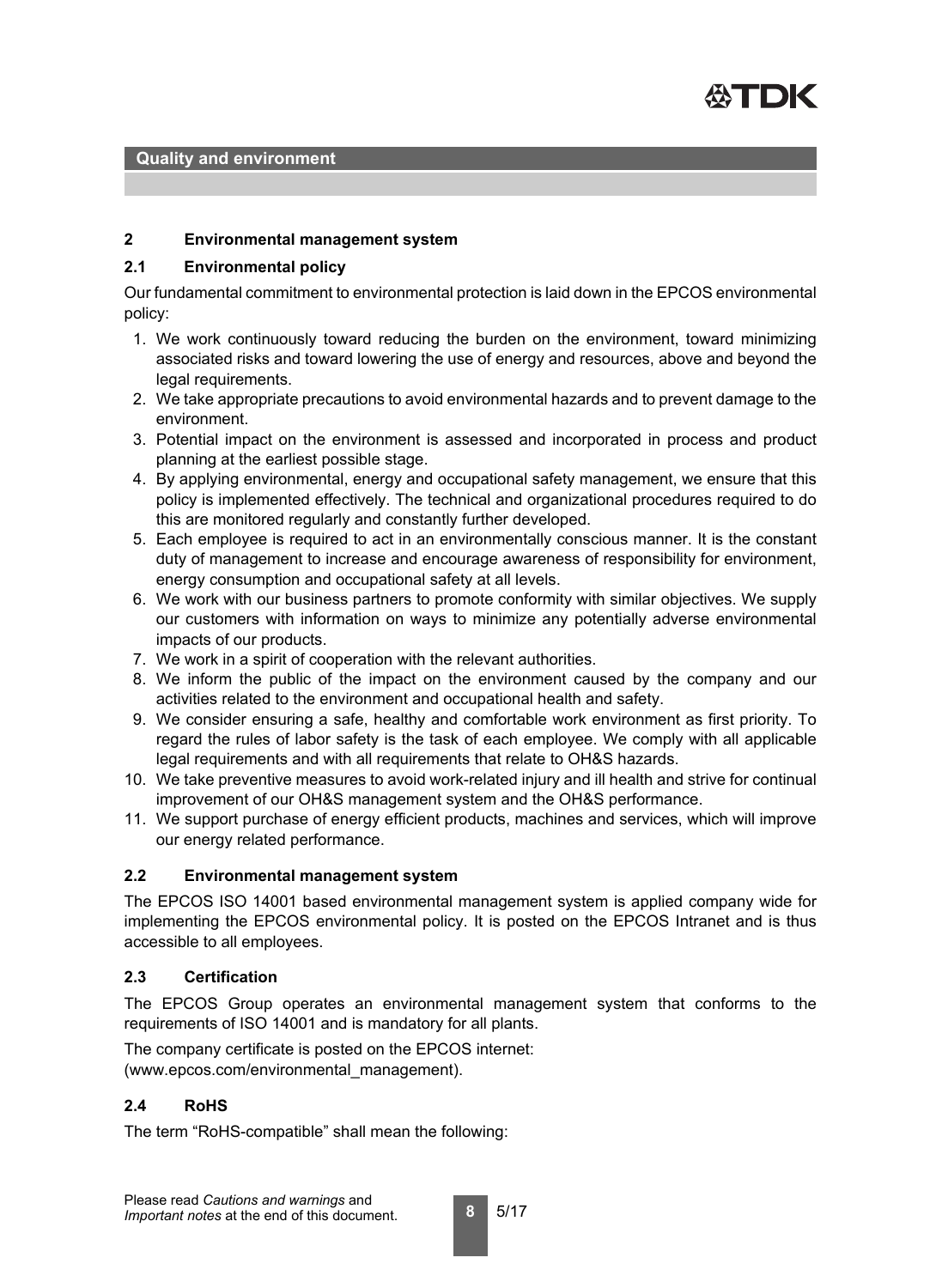

Components defined as "RoHS-compatible" are compatible with the requirements of Art. 4 of Directive 2011/65/EU ("RoHS II") of the European Parliament and of the Council on the restriction of the use of certain hazardous substances in electrical and electronic equipment of 8 June 2011 and with the requirements of the provisions which will result from transposition of RoHS II into national law to the extent such provisions reflect the directive.

"RoHS-compatible" components do not contain any of the following substances at a content exceeding the maximum concentration limits of 0.1% for lead, mercury, hexavalent chromium, PBB, PBDE, and 0.01% for cadmium at a homogeneous material level, except the application is exempted by Annex III of "RoHS II".

# **2.5 REACH**

According to Art. 33 we are obliged to inform our customers immediately or on request a consumer within 45 days if we get knowledge that a Substance of Very High Concern (SVHC) is contained in a product or it's packaging with more than 0.1% w/w. Provided this substance is published by the European Chemical Agency via the candidates list. Respective information is provided via www.epcos.com/reach (Link: REACH Candidates List and Information according REACH Art. 33, concerning EPCOS Products).

# **2.6 Banned and hazardous substances in components**

As a manufacturer of passive components, we develop our products on the basis of sustainability.

In order to establish a standardized procedure for EPCOS worldwide, a material compliance management and a mandatory list of banned and declarable substances and substances of special interest (EPCOS BAD-SL) are part of our quality management system. The planning and development instructions include regulations and guidelines that aim to identify environmental aspects and to optimize products and processes with respect to material use and environmental compliance, to design them with sparing use of resources and to substitute hazardous substances as far as possible.

Consideration of the environmental aspects is checked and recorded in the design reviews: the environmental officer provides support in the assessment of the environmental impacts of a development project.

# **2.7 Material data sheets for product families**

EPCOS posts material data sheets on the Internet (www.epcos.com/material) that show typical compositions of product groups by selected representatives. The materials are listed with their percentage weight distribution referred to the respective component.

As per IEC/PAS 61906, all materials with a weight percentage exceeding 0.1% are listed. All specifications are typical data and may vary slightly within a product group or production lot.

The material data sheets do not represent guaranteed properties, but are merely given for purposes of information.

Please note in this connection the "Important notes".

## **2.8 Disposal**

All ferrite cores and accessories can be disposed of, reused or recycled. However as disposal is regulated by national law, the respective national provisions have to be observed.

**9** 5/17